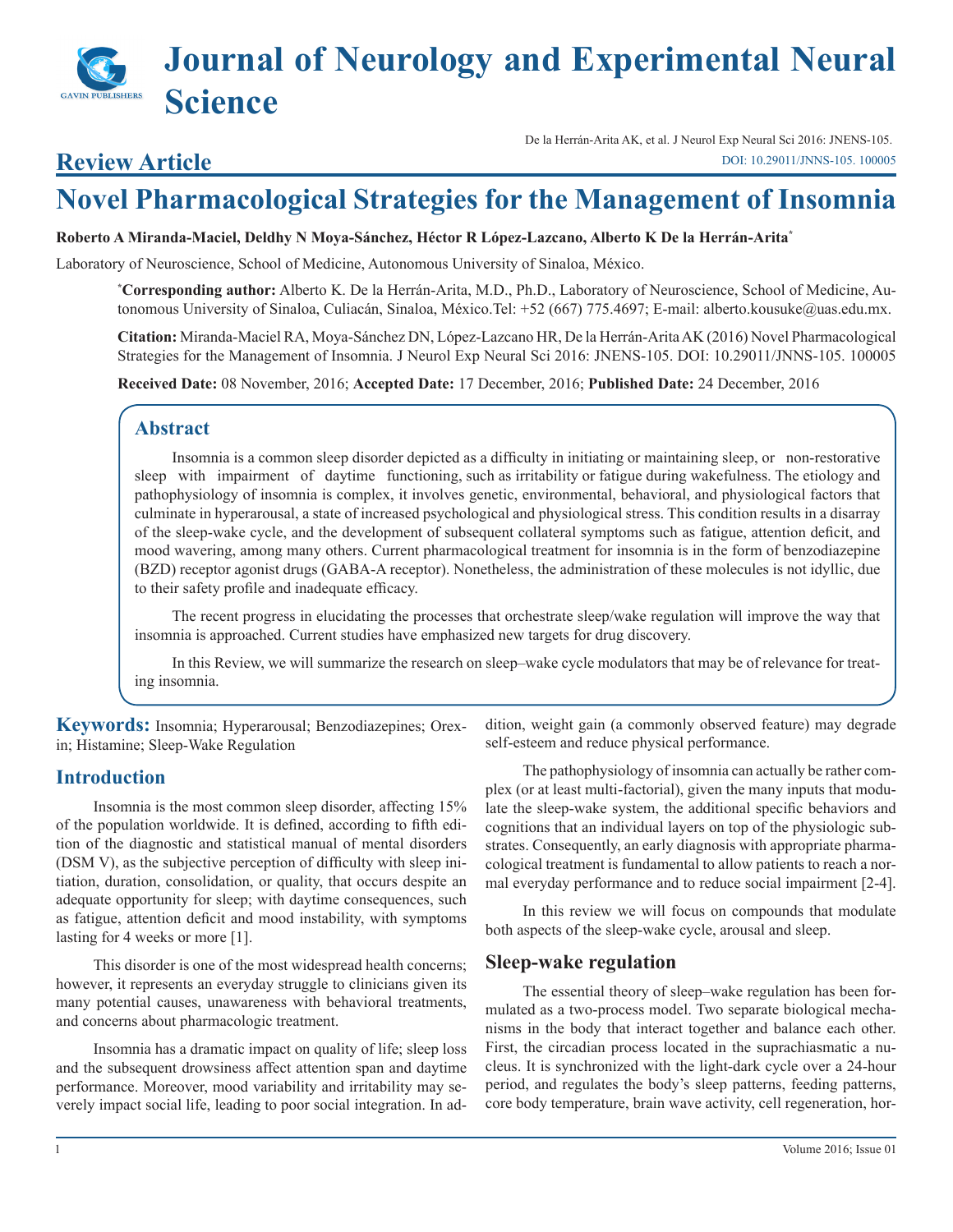mone production, and other biological activities. And second, the homoeostatic process, an internal biochemical system that operates as a counter, generating a homeostatic sleep drive or pressure to sleep and regulating sleep intensity [5].

Wakefulness depends on modulation of the intrinsic cortical activity that is attained through ascending activating systems through a ventral route (ascending reticular activating system), and a dorsal route whose main representative is the hypothalamus. Both pathways send direct projections to the cortex and indirect ones through the thalamus. Arousal and rapid-ey movement (REM) sleep are behavioral states that need activation by subcortical structures (each through different pathways) [6].

Brainstem and basal forebrain cholinergic neurons discharge during both wakefulness and REM (rapid-eye movement) sleep, this ends in direct activation of cortical neurons, and facilitation of thalamocortical transmission by inhibition of the sleep-onset generator. These neurons are excited by glutamatergic, noradrenergic, and histaminergic neurons. Monoaminergic ascending projections (catecholamines and serotonin-producing neurons) are involved in sleep-waking regulation and the pathophysiology of major psychiatric disorders like schizophrenia, and depression, all of which include sleep-waking disturbances. Inhibition of catecholamine synthesis decreases waking, and psychostimulants, such as amphetamine, increase waking through accumulation of catecholamines [6-8].

## **Neurobiology of Insomnia**

Insomnia is a result of an excessive activation of the arousal systems of the CNS. Hyperarousal is believed to thwart the regulatory processes that promote sleep, from naturally occurring in patients with insomnia. In addition, sleep-wake traits such as sleep duration and timing, are hereditary and regulated by numerous genes, and have a great influence on the development of insomnia. The most significant polymorphisms correlated with insomnia are those involved in neuroplasticity (ROR1, PLCB1, EPHA4, and CACNA1A), stress reactivity (STK39, USP25, and MARP10), neuronal excitability (GABRB1 and DLG2), and mental health (NPAS3) [9].

Moreover, epigenetic mechanisms might also be involved in the development and maintenance of insomnia. Stressful-life events could modify the activity of stress-regulatory systems (hypothalamic-pituitary-adrenal axis) and induce long-term changes in brain structures that result in hyperarousal, and thus, the development of insomnia.

## **Pharmacological Targets for the Treatment of Insomnia**

Throughout the history of insomnia, the pharmaceutical

companies have invested a great deal of effort in promoting the use of CNS molecules that enhance signaling of γ-aminobutyric acid (GABA), an inhibitory neurotransmitter [10].

These undertakings have succeeded in establishing the GABA compounds as the leading sleep aids; nevertheless, there are numerous concerns that still raise many questions as to their use, specifically, the fact that all of these compounds are classified as controlled substances.

Recently, novel targets that modulate the sleep-wake cycle have gained significant popularity due to their highly conserved nature and its ability to regulate either arousal or sleep. The two more promising ones are the orexin/hypocretin system and the histaminergic system.

The posterior hypothalamus is the main waking center; this area contains two major neuronal populations, the orexin (or hypocretin) and histaminergic neurons, which have distinct and complementary roles in the sleep-wake cycle. Orexin orchestrates motor and other behavioral aspects of the waking state, whereas histamine is involved in the maintenance of arousal. Both of these major waking systems are inhibited by GABAergic inputs from the sleep-active ventrolateralpreoptic area.

## **Orexinergic system**

Orexins were first described in 1999 [11-13] and shortly thereafter; their deficiency was associated to the development of the sleep disorder narcolepsy [14-16]. Since then, orexins have been intensely studied for their role in the sleep-wake cycle primarily as wake-promoting neurotransmitters [17]. Orexin-producing neurons are found in the lateral hypotalamus (LH) (Figure 1A), where they synthesize two excitatory neuropeptides named orexin A and B (hypocretin 1 and 2, respectively), cleaved from a common protein precursor called prepro-orexin (prepro-hypocretin). Orexinergic neurons extensively innervate the CNS, specifically, areas known for their role in promoting arousal like the locus coeruleus (LC), the tuberomamillary nucleus (TMN), the basal forebrain (BF), the dorsal raphe (DR) and the cerebral cortex. Orexins exert their actions by interacting with two G protein-coupled receptors called OX1R and OX2R (hcrtR1 and hcrtR2, respectively) [11-13]. These receptors have different affinities for the orexin peptides, while orexin A binds both receptors, orexin B exclusively binds to OX2R.

Orexin-exited neurons become more excitable through an inhibition of potassium channels, including G protein–regulated inward rectifier (GIRK) channels; in addition, activation of orexin receptors can induce a fast and sustained rise in intracellular calcium, either through transient receptor potential channels or from intracellular stores. In addition to these postsynaptic effects, orexins can also act presynaptically on nerve terminals to induce re-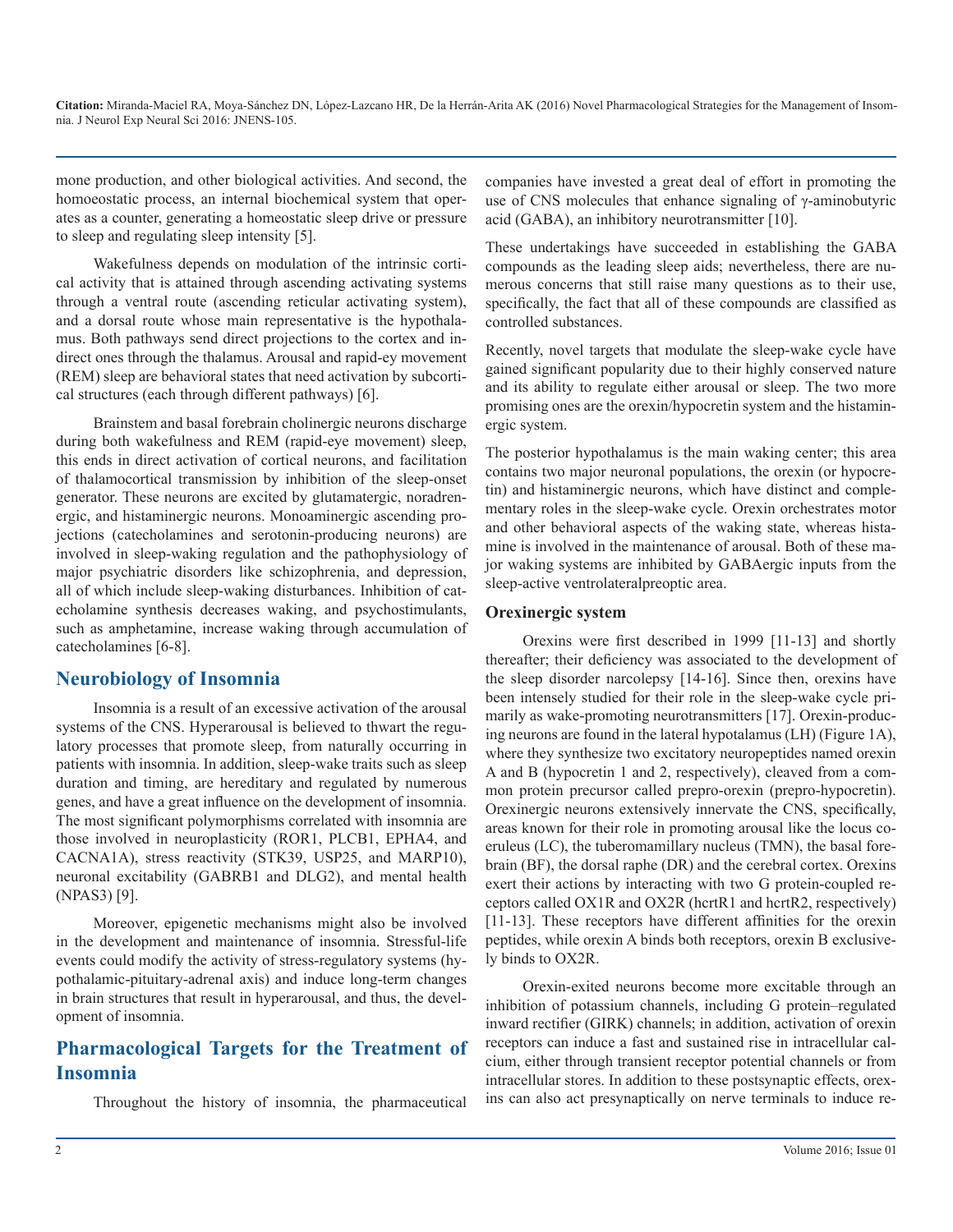lease of GABA or glutamate, thus generating more complicated effects on downstream neurons. Through these many mechanisms, orexins are thought to excite neurons that promote many aspects of arousal [18, 19].



#### **Histaminergic system**

Histaminergic neurons send inputs to numerous areas of the brain, particularly those involved in the sleep-wake cycle, such as the thalamus, preoptic/anterior hypothalamus, brainstem, forebrain cholinergic and monoaminergic nuclei, and the cerebral cortex [20-22].

Histaminergic neurons exert their excitatory effect through postsynaptic H1 and H2 receptors, both of which contribute to neuronal activation. This has been extensively observed with drugs that impair histamine-mediated neurotransmission, which enhance slow cortical activity and favor sleep. First-generation antihistaminic compounds (H1 receptor antagonists) cause sedation and drowsiness when used as anti-allergic. The H1 receptor is the fundamental player in the maintenance of arousal. H1 receptors are found throughout the whole body (blood cells, and vessels) and the CNS (neurons, glia). They are present in several brain regions concerned with neuroendocrine, behavioral, and metabolic control, such as the hypothalamus, aminergic and cholinergic brainstem nuclei, thalamus, and cerebral cortex [20-22].

H3 receptors provide feedback on histaminergic neurons, acting as autoreceptors; any interference with them will indirectly affect actions mediated by H1 and H2 receptors. H3 receptors are a particularly complex, given that they display constitutive activity. They inhibit cell firing, as well as histamine synthesis and release from varicosities [23]. As presynaptic heteroreceptors, H3 receptors control the release of a variety of other neurotransmitters involved in sleep–waking regulation, including biogenic amines, acetylcholine, glutamate, GABA, and neuropeptides. It has a widespread distribution in the CNS; particularly, high densities are found in the hypothalamus, hippocampus, amygdala, nucleus ac-

cumbens, striatum, olfactory tubercles, cerebellum, substantianigra, brainstem, and the cerebral cortex. This widespread distribution is consistent with the extensive range of functions it has in the CNS [23-25]. Loss of the H3 receptor results in several behavioral irregularities; H3 receptor knockout mice display reduced locomotion, metabolic syndrome with hyperphagia, late-onset obesity phenotypes, and an increased onset of neuroinflammatory diseases [26].

## **Novel Drugs for the Management of Insomnia**

## **Dual orexin receptor antagonists**

These compounds are the most widely studied orexin receptor antagonists. It had been hypothesized that antagonizing both orexin receptors would elicit the most powerful sleep-promoting effects by inhibition of arousal [27, 28] (Figure 1B); therefore, most of the studies around orexin antagonists have concentrated on these compounds. To this day, DORAs are the only orexin antagonists currently undergoing clinical trials for the treatment of insomnia.



### **Almorexant**

Almorexant is a DORA that was well tolerated in clinical trials. Doses beyond 200 mg diminished alertness, and increased fatigue, drowsiness, and sleepiness. Interestingly, sleep efficiency, measured as an increase in slow-wave sleep (SWS) and REM sleep was also increased. In patients with primary insomnia, it proved to be effective for boosting sleep, increasing total sleep time, and reducing both REM sleep latency and the frequency of awakenings. This effect was dose-dependent, with the most notorious effect on sleep architecture achieved at doses of 400 mg; doses of 100 and 200 mg had modest effects on sleep, with fewer adverse effects (e.g.: headache, dizziness, blurred vision) [29, 30].

#### **Suvorexant**

Another of the promising DORAs aimed at treating insomnia is suvorexant. This molecule is in phase III clinical trials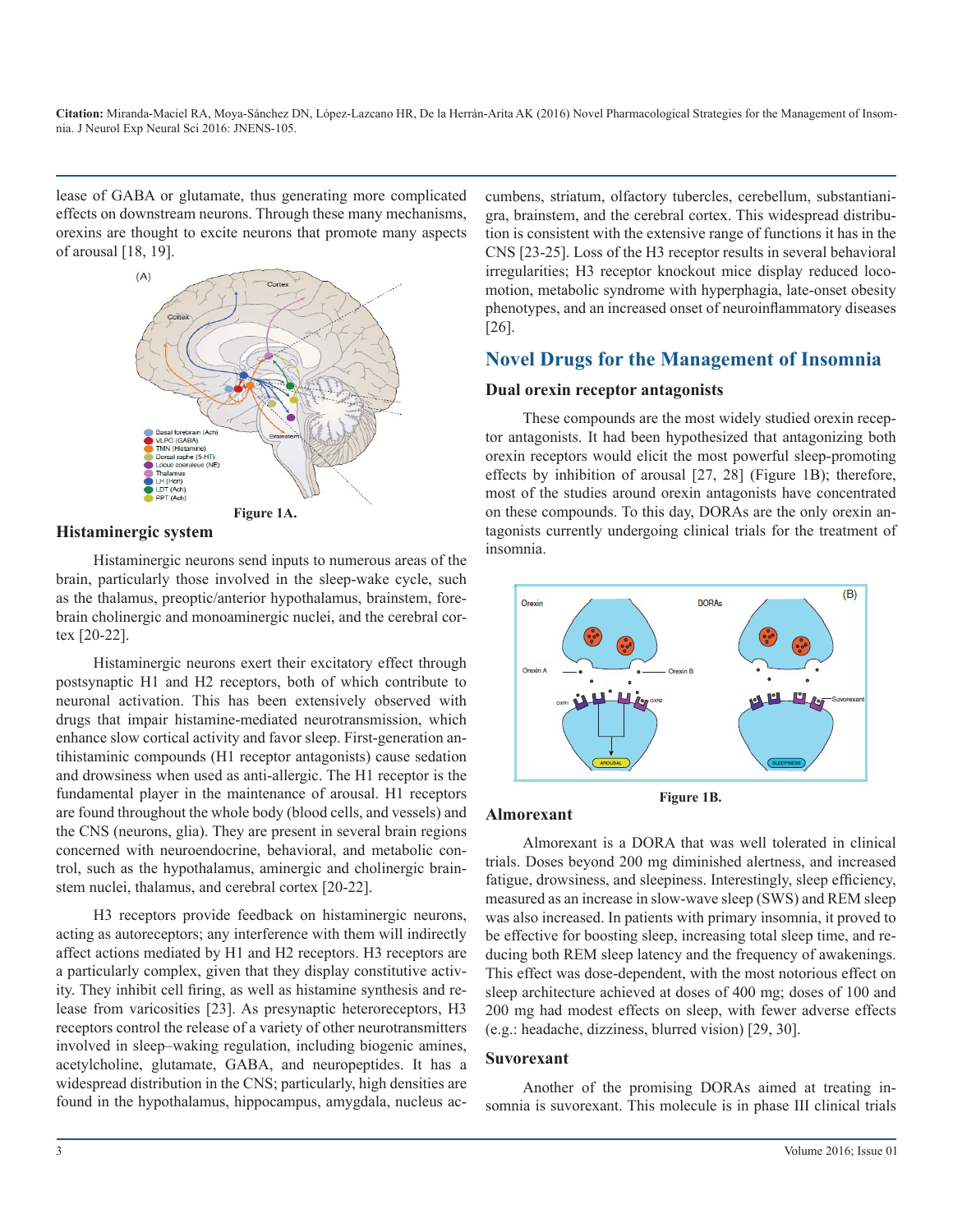(NCT01097616) and is presently under evaluation for approval by the FDA. In healthy humans, the lowest dose (10 mg) reduced the number of awakenings after sleep onset; and at higher doses (50 mg) it reduced sleep latency, while increasing sleep efficiency and total sleep time. Higher doses (100 mg) prompted undesirable side effects, such as an increase in reaction time, difficulty in waking up and reduced alertness following awakening; in addition, it lead to mild complaints like headaches and somnolence [31].

When administered to patients with primary insomnia (40mg), suvorexant reduced sleep latency and increased the time patients spent asleep after a single administration. The increase in total sleep time was mostly due to an increase in REM sleep. Common adverse effects were somnolence, headaches, dizziness and atypical dreams, all of which occurred in a dose dependent manner. Residual effects like rebound insomnia, complex sleep-related behaviors or withdrawal effects were not observed after a 4-week administration. During this study, there were a few reports of sleep paralysis (1,  $n = 59$ , at 40 mg), excessive daytime sleepiness (1,  $n =$ 61, at 80 mg), and hypnagogic hallucinations  $(1, n = 61, at 80$  mg) [32, 33]. These are the main symptoms of narcolepsy, and should be carefully monitored due to the close association between narcolepsy and the orexinergic system.

Given that suvorexant is a well-tolerated compound at effective dosages of 30 and 40 mg, the pharmaceutical company manufacturing suvorexant submitted a dose range of 15–40 mg for FDA approval. To date, suvorexant has not been approved, and the FDA has requested a lower starting dose of 10 mg for the general population and a 5 mg dose for those taking concomitant CYP3A4 inhibitors.

### **H3 receptor inverse agonist**

Sleep disorders arise from alterations of the sleep-wake cycle. These alterations usually result in the development of comorbid sleep-related disorders. This is the case for insomnia, which often leads to fatigue as a result of abnormal sleep architecture. The notion that a compound that promotes an adequate vigilance state during the day in order to restore a normal sleep architecture should be considered.

## **Pitolisant**

Pitolisant is an inverse agonist that enables the release of histamine in the hypothalamus and cerebral cortex by directly blocking the docking of histamine to H3 receptors; in addition, it also enhances histamine release over the basal level [34].

The safety of this compound was proven in a series of preclinical regulatory tests. Remarkably, 6-month rat and 9-month monkey toxicity studies did not reveal any significant histopathological or biochemical alterations, and the only adverse effects were convulsive episodes found at very high doses (several orders of magnitude higher than those necessary to saturate cerebral H3 receptors) [35].

In healthy human volunteers, doses of 120 mg (6X the therapeutic dose) were well tolerated without any adverse effects; however, at 120 mg, there were some minor manifestations of irritability. The pharmacokinetic parameters were found consistent with a once-a-day administration in the morning, with plasma levels reduced at the end of the day, ensuring a lack of waking effect during night. Pitolisant breakdown involves two distinct CYP 450 isoforms; this tends to avoid any major metabolic drug–drug interaction with compounds interacting with CYP 2D6. This was demonstrated when pitolisant (40 mg) was co-administered with olanzapine (10 mg) to a group of healthy volunteers. Plasma levels were not modified as compared with their individual administration.

Different phase II studies have been undertaken in which patients received placebo on the first week, and a single dose of the drug (40 mg/day) on the second week. These studies demonstrated that pitolisant reduced somnolence (5.9 points less on the Epworth Sleepiness Scale) as compared to baseline. Furthermore, somnolence and sleepiness episodes (recorded in sleep diaries) gradually decreased and were nearly absent at the end of the week, suggesting that pitolisant required several days to achieve optimal efficacy. In addition, pitolisant reduced sleepiness in narcoleptic patients with excessive daytime sleepiness (EDS) refractory to all existing previous stimulants (including amphetamines and amphetaminelike drugs) [36].



**Figure 1C.**

More recently, a study determined that pitolisant at doses up to 40 mg was effective on EDS compared with placebo, and well tolerated compared with modafinil (NCT01067222). Over the 8-week treatment period, it was concluded that pitolisant was superior to placebo, but not "non-inferior" to modafinil. They recorded 22 adverse events with pitolisant, 26 with modafinil, and 10 with placebo. Six severe adverse events were treatment-related: one with pitolisant (abdominal discomfort) and five with modafinil (abdominal pain, abnormal behaviour, amphetamine-like withdrawal symptoms, lymphoadenopathy, and inner ear disorders)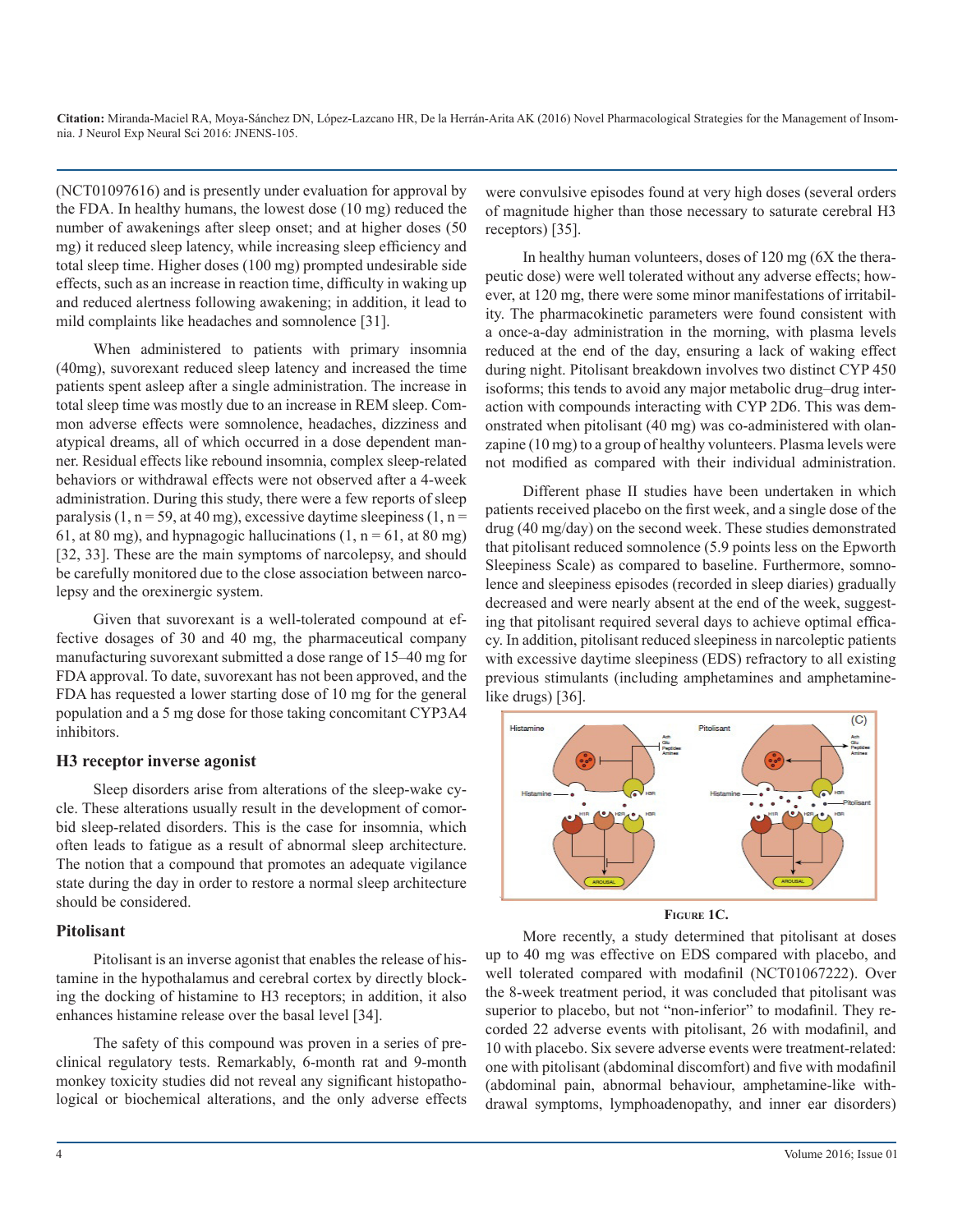#### [37, 38].

Overall, pitolisant is a drug that effectively promotes wakefulness during the day. This compound could be effective for treating fatigue secondary to insomnia, and thus, may aid in the instauration of a more cohesive sleep-wake cycle in patients suffering from insomnia (Figure 1C).

## **Discussion**

Current sleep research is leading to a better understanding of insomnia and its symptoms; it is through this emergent knowledge that drug development for this disorder will evolve. It is a challenging endeavor to foresee which drug targets will be most beneficial to patients, taking into consideration that the pathophysiology of insomnia involves many different aspects.

One advantage of the previously mentioned drugs over classic insomnia treatments, such as benzodiazepines, is the possibility of inducing normal sleep architecture. For example, while DORAs enhance REM sleep, benzodiazepines have proven to suppress this sleep stage. In addition, orexin antagonists appear to have a better [side effect profile, with mild complaints of headaches and dizzi](http://www.nejm.org/doi/full/10.1056/NEJMcp1412740)ness being the most common.

Also, because orexin antagonists and histamine inverse ago[nists have a novel mechanism of action, they have the potential to](http://www.sleep-journal.com/article/S1389-9457(05)00195-4/abstract)  improve insomnia in patients who have found other agents ineffective. Clinical studies now under way should better define the [benefits and limitations of these compounds.](http://www.sciencedirect.com/science/article/pii/S1087079202901863)



#### **[Figure 1](http://www.cell.com/cell/abstract/S0092-8674(00)80949-6?_returnURL=http%3A%2F%2Flinkinghub.elsevier.com%2Fretrieve%2Fpii%2FS0092867400809496%3Fshowall%3Dtrue)**

H3 receptors have gained widespread attention for promoting arousal. It is clear that pitolisant is a drug with a robust phar[macology, and thus, it is the first candidate in a new generation of](http://www.jneurosci.org/content/18/23/9996.short)  wake-promoting drugs that could restore the delicate balance of the sleep-wake cycle. These new drugs might have an improved efficacy, tolerability, and sensitivity for treating insomnia and represent a promising alternative for the treatment of insomnia. H3 receptor inverse agonists may have enduring wake-promoting effectiveness, and thus, contribute to the instauration of a normal sleep-wake cycle (Figure 1C).

Though benzodiazepines are effective for treating insomnia and still are the first choice for pharmacological treatment, their adverse effect profiles and limitations on long-term use may prompt patients and clinicians to seek other options. The recent study of orexin and histamine receptors has led to the development of new therapy targets. Evidence suggests that some of these medications may offer a sustained benefit for patients with symptoms of chronic insomnia.

Patients with insomnia may contemplate at the future with optimism and growing assurance that in the near future we will have an ideal pharmacological option for the management of insomnia.

## **References**

- 1. [Winkelman JW \(2016\) Insomnia Disorder. The New England Journal](http://www.nejm.org/doi/full/10.1056/NEJMcp1412740)  of Medicine.373: 1437-1444.
- 2. Morin CM and Benca R (2012) Chronic insomnia. The Lancet 379: 1129-1141.
- 3. [Morin C, Leblanc M, Daley M, Gregoire JP, Mérette C \(2006\) Epide](http://www.sleep-journal.com/article/S1389-9457(05)00195-4/abstract)miology of insomnia: prevalence, self-help treatments, consultations, [and determinants of help-seeking behaviors. Sleep Med 7: 123-30.](http://www.sleep-journal.com/article/S1389-9457(05)00195-4/abstract)
- 4. [Ohayon M \(2002\) Epidemiology of insomnia: what we know and what](http://www.sciencedirect.com/science/article/pii/S1087079202901863)  we still need to learn. Sleep Med Rev 6: 97-111.
- 5. [Borbely AA \(1982\) A two-process model of sleep regulation. Hum Neu](http://psycnet.apa.org/psycinfo/1984-06068-001)[robiol 1: 195–204.](http://psycnet.apa.org/psycinfo/1984-06068-001)
- 6. [Riemann D, Nissen C, Palagini L, Otte A \(2015\) The neurobiology, in](http://www.thelancet.com/journals/laneur/article/PIIS1474-4422(15)00021-6/abstract)[vestigation, and treatment of chronic insomnia. Lancet Neurol 14 \(14\):](http://www.thelancet.com/journals/laneur/article/PIIS1474-4422(15)00021-6/abstract)  [547-558.](http://www.thelancet.com/journals/laneur/article/PIIS1474-4422(15)00021-6/abstract)
- 7. Fisher SP, Foster RG, Peirson SN (2013) The circadian control of sleep. Handb Exp Pharmacol 217: 157–83.
- 8. [LevensonJC, KayDB, BuysseDJ \(2015\) The Pathophysiology of In](http://journal.publications.chestnet.org/article.aspx?articleid=2211923)[somnia. Chest 147\(4\): 1179-1192.](http://journal.publications.chestnet.org/article.aspx?articleid=2211923)
- 9. [Barclay NL and Gregory AM \(2013\) Quantitative genetic research on](http://www.sciencedirect.com/science/article/pii/S108707921200010X)  [sleep: a review of normal sleep, sleep disturbances and associated](http://www.sciencedirect.com/science/article/pii/S108707921200010X)  [emotional, behavioural, and health-related difficulties. Sleep Med Rev](http://www.sciencedirect.com/science/article/pii/S108707921200010X) [17: 29–40.](http://www.sciencedirect.com/science/article/pii/S108707921200010X)
- 10. [Zisapel N \(2012\) Drugs for insomnia Expert Opin Emerging Drugs 17:](http://www.tandfonline.com/doi/abs/10.1517/14728214.2012.690735) [299-317](http://www.tandfonline.com/doi/abs/10.1517/14728214.2012.690735).
- 11. [de Lecea L, Kilduff T, Peyron C,GaoX, FoyeP et al. \(1998\) The hypo](http://www.pnas.org/content/95/1/322.short)[cretins: hypothalamus-specific peptides with neuroexcitatory activity.](http://www.pnas.org/content/95/1/322.short) [Proc. Natl. Acad. Sci. U.S.A. 95: 322–327.](http://www.pnas.org/content/95/1/322.short)
- 12. [Peyron C, Tighe DK, van den Pol A, de Lecea L, Heller HC et al. \(1998\)](http://www.jneurosci.org/content/18/23/9996.short)  Neurons containing hypocretin (orexin) project to multiple neuronal [systems. J. Neurosci. 18: 9996–10015.](http://www.jneurosci.org/content/18/23/9996.short)
- 13. [Sakurai T, Amemiya A, Ishii M, Matsuzaki I, Chemelli RM et al. \(1998\)](http://www.cell.com/cell/abstract/S0092-8674(00)80949-6?_returnURL=http%3A%2F%2Flinkinghub.elsevier.com%2Fretrieve%2Fpii%2FS0092867400809496%3Fshowall%3Dtrue)  [Orexins and orexin receptors: a family of hypothalamic neuropeptides](http://www.cell.com/cell/abstract/S0092-8674(00)80949-6?_returnURL=http%3A%2F%2Flinkinghub.elsevier.com%2Fretrieve%2Fpii%2FS0092867400809496%3Fshowall%3Dtrue)